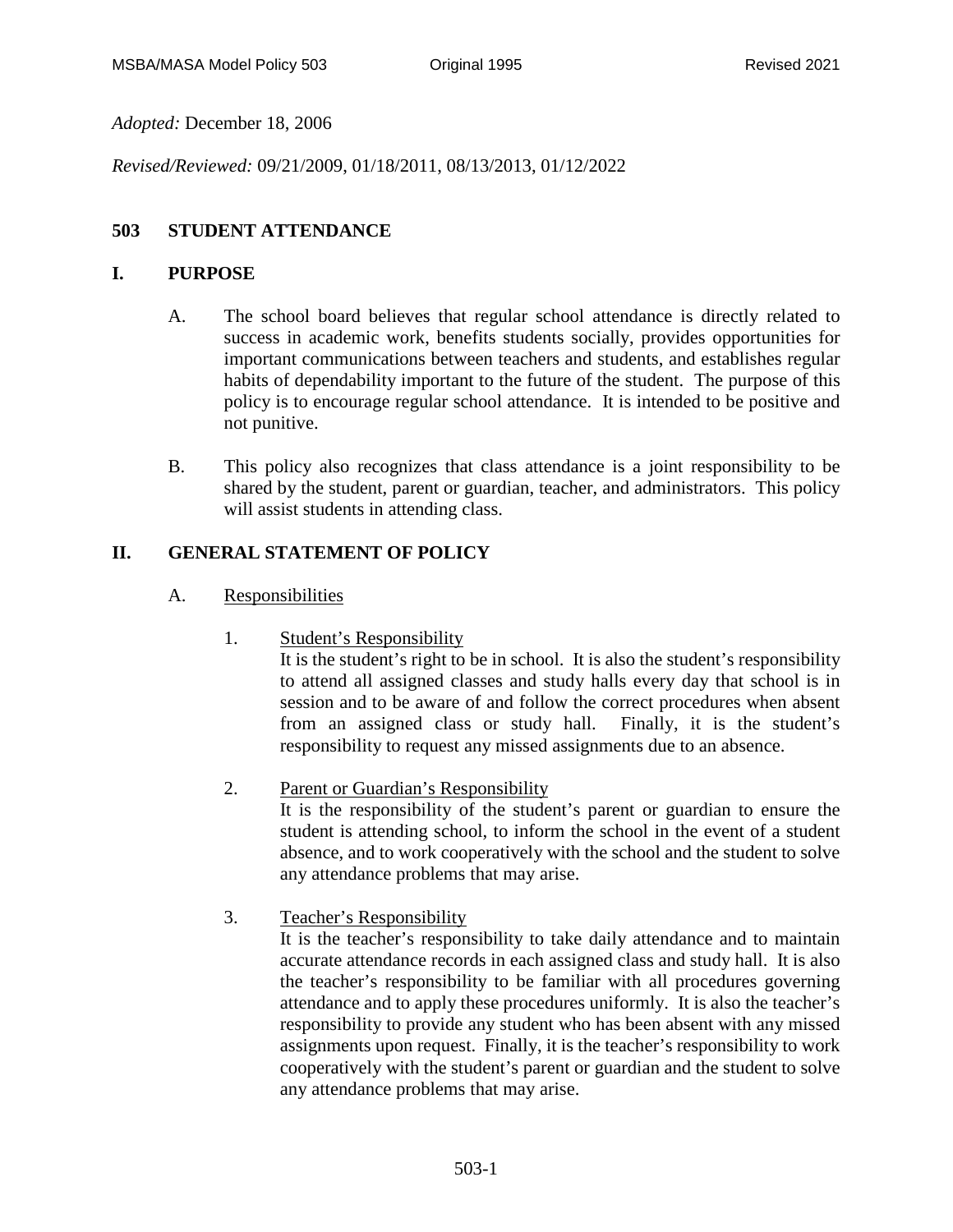## 4. Administrator's Responsibility

- a. It is the administrator's responsibility to require students to attend all assigned classes and study halls. It is also the administrator's responsibility to be familiar with all procedures governing attendance and to apply these procedures uniformly to all students, to maintain accurate records on student attendance, and to prepare a list of the previous day's absences stating the status of each. Finally, it is the administrator's responsibility to inform the student's parent or guardian of the student's attendance and to work cooperatively with them and the student to solve attendance problems.
- b. In accordance with the Minnesota Compulsory Instruction Law, Minnesota. Statutes, section 120A.22, the students of the school district are REQUIRED to attend all assigned classes and/or study halls every day school is in session, unless the student has been excused by the school board from attendance because the student has already completed state and school district standards required to graduate from high school, has withdrawn, or has a valid excuse for absence.

## B. Attendance Procedures

Attendance procedures shall be presented to the school board for review and approval. When approved by the school board, the attendance procedures will be included as an addendum to this policy.

## 1. Excused Absences

- a. To be considered an excused absence, the student's parent or legal guardian may be asked to verify, in writing, the reason for the student's absence from school. A note from a physician or a licensed mental health professional stating that the student cannot attend school is a valid excuse.
- b. The following reasons shall be sufficient to constitute excused absences:
	- (1) Illness.
	- (2) Serious illness in the student's immediate family.
	- (3) A death or funeral in the student's immediate family or of a close friend or relative.
	- (4) Medical, dental, or orthodontic treatment, or a counseling appointment.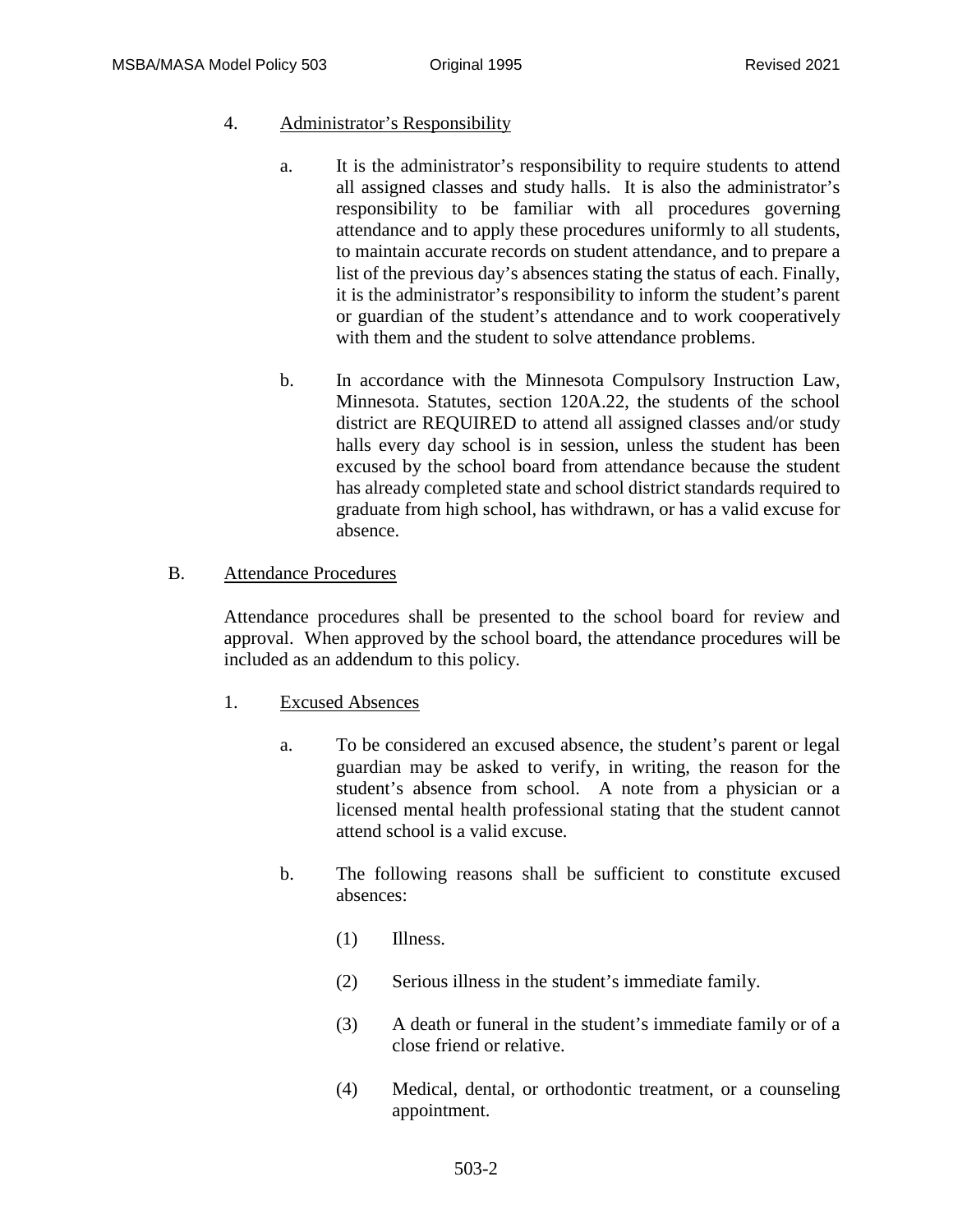- (5) Court appearances occasioned by family or personal action.
- (6) Religious instruction not to exceed three hours in any week.
- (7) Physical emergency conditions such as fire, flood, storm, etc.
- (8) Official school field trip or other school-sponsored outing.
- (9) Removal of a student pursuant to a suspension. Suspensions are to be handled as excused absences and students will be permitted to complete make-up work.
- (10) Family emergencies.
- (11) Active duty in any military branch of the United States.
- (12) A student's condition that requires ongoing treatment for a mental health diagnosis.

#### c. Consequences of Excused Absences

- (1) Students whose absences are excused are required to make up all assignments missed or to complete alternative assignments as deemed appropriate by the classroom teacher.
- (2) Work missed because of absence must be made up within 2 days from the date of the student's return to school for a single days absence or 5 days for a multiple days absence. Any work not completed within this period shall result in "no credit" for the missed assignment. However, the building principal or the classroom teacher may extend the time allowed for completion of make-up work in the case of an extended illness or other extenuating circumstances.

#### 2. Unexcused Absences

- a. The following are examples of absences which will not be excused:
	- (1) Truancy. An absence by a student which was not approved by the parent and/or the school district.
	- (2) Any absence in which the student failed to comply with any reporting requirements of the school district's attendance procedures.
	- (3) Work at home.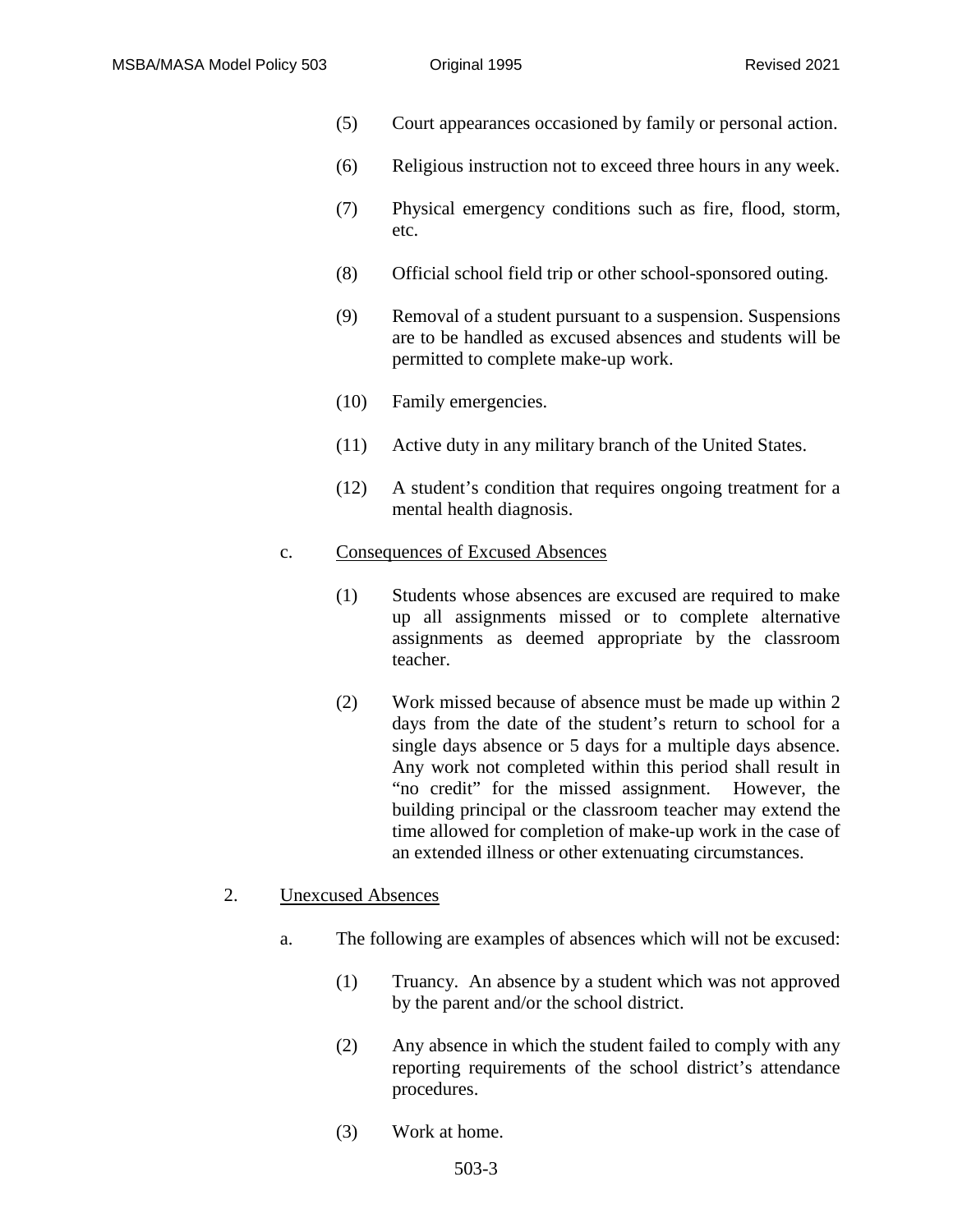- (4) Work at a business, except under a school-sponsored work release program.
- (5) Vacations with family.
- (6) Personal trips to schools or colleges.
- (7) Any other absence not included under the attendance procedures set out in this policy.

#### b. Consequences of Unexcused Absences

- (1) Absences resulting from official suspension will be handled in accordance with the Pupil Fair Dismissal Act, Minnesota Statutes, sections 121A.40-121A.56.
- (2) Days during which a student is suspended from school shall not be counted in a student's total cumulated unexcused absences.
- (3) In cases of recurring unexcused absences, the administration may also request the county attorney to file a petition with the juvenile court, pursuant to Minnesota statutes.
- (4) Students with unexcused absences shall be subject to discipline in the following manner:
	- (a) The student will not be allowed to make up work missed due to such absence.
	- (b) After the 3rd cumulated unexcused absence in a term, a student's parent or guardian will be notified by mail that his or her child has reached an unacceptable number of absences.
	- (c) After such notification, the student or his or her parent or guardian may, within a reasonable time, request a conference with school officials regarding the student's absences and the prescribed discipline. The notification will state that the school strongly urges the student's parent or guardian to request such a conference.
	- (d) A student will be assigned detention for unexcused absences.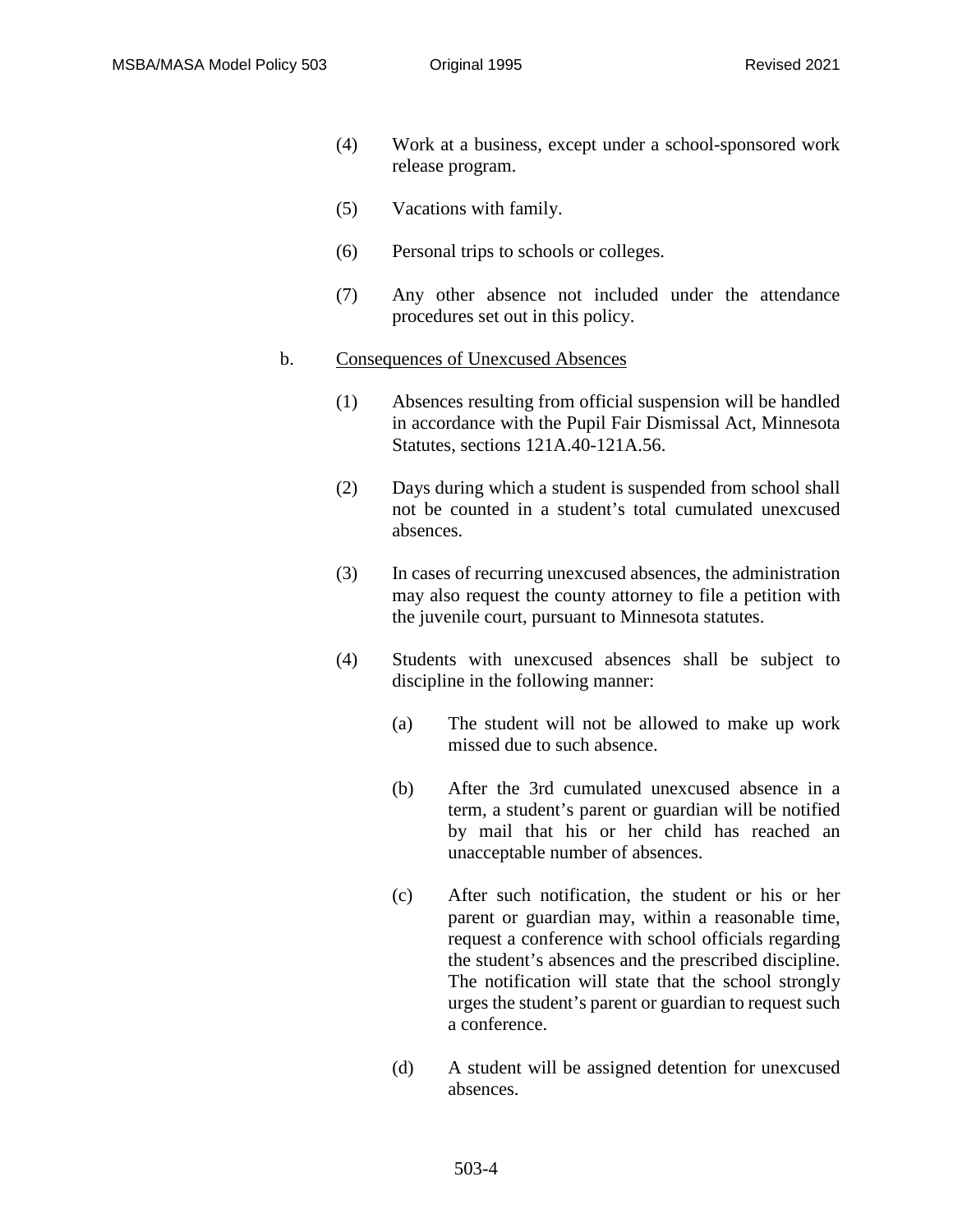- (e) After 7 cumulated unexcused absences in a term,, the administration will alert county officials of the pattern of truancy.
- (f) If the result of a grade reduction or loss of credit has the effect of an expulsion, the school district will follow the procedures set forth in the Pupil Fair Dismissal Act, Minnesota Statutes sections 121A.40-121A.56.

## C. Tardiness

- 1. Definition: Students are expected to be in their assigned area at designated times. Failure to do so constitutes tardiness.
- 2. Procedures for Reporting Tardiness
	- a. Students tardy at the start of school must report to the school office for an admission slip.
	- b. Tardiness between periods will be handled by the teacher.

### 3. Excused Tardiness

Valid excuses for tardiness are:

- a. Illness.
- b. Serious illness in the student's immediate family.
- c. A death or funeral in the student's immediate family or of a close friend or relative.
- d. Medical, dental, orthodontic, or mental health treatment.
- e. Court appearances occasioned by family or personal action.
- f. Physical emergency conditions such as fire, flood, storm, etc.
- g. Any tardiness for which the student has been excused in writing by an administrator or faculty member.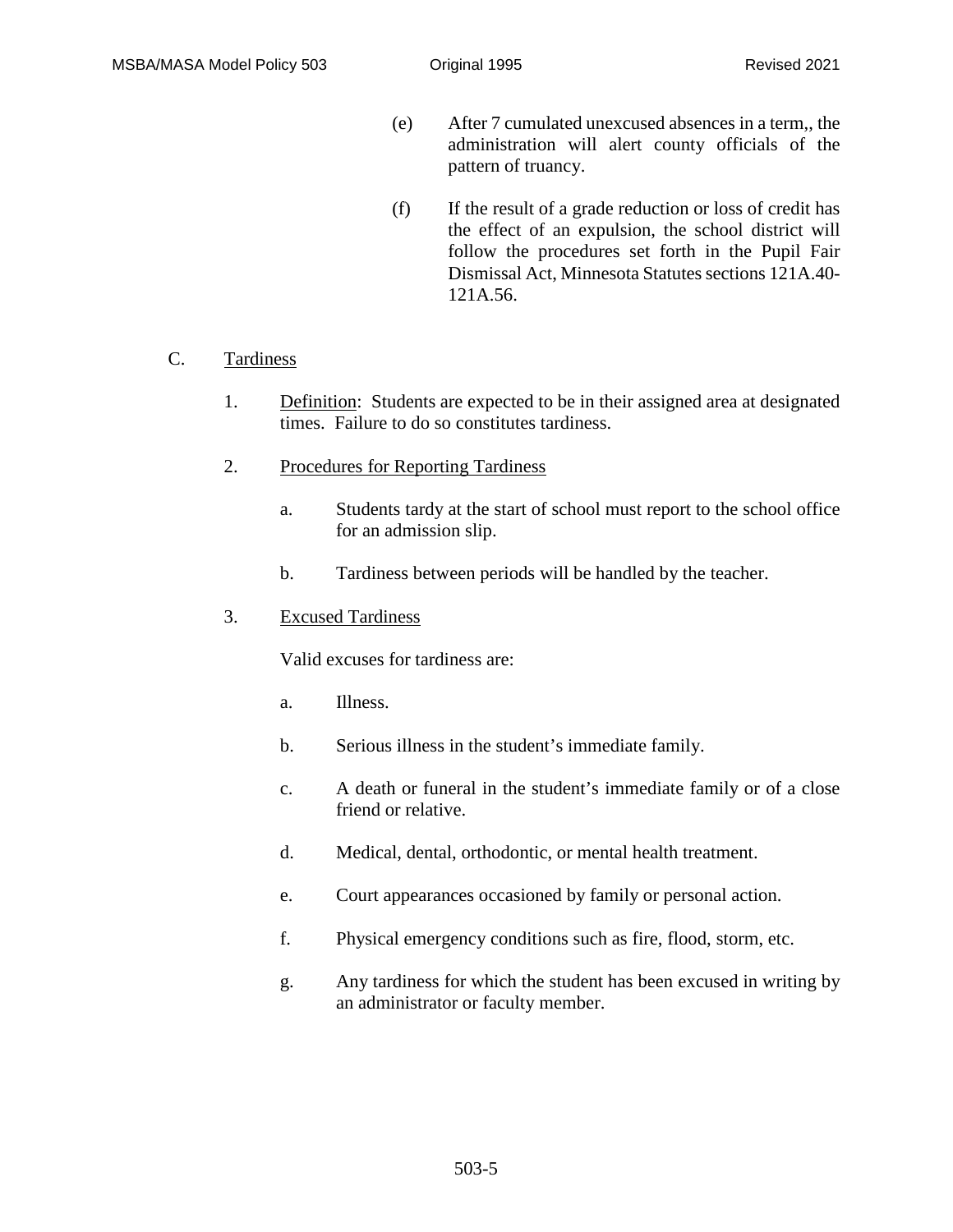- 4. Unexcused Tardiness
	- a. An unexcused tardiness is failing to be in an assigned area at the designated time class period commences without a valid excuse.
	- b. Consequences of tardiness may include detention after 3 unexcused tardies.

## D. Participation in Extracurricular Activities and School-Sponsored On-the-Job Training Programs

- 1. This policy applies to all students involved in any extracurricular activity scheduled either during or outside the school day and any school-sponsored on-the-job training programs.
- 2. School-initiated absences will be accepted and participation permitted.
- 3. A student may not participate in any activity or program if he or she has an unexcused absence from any class during the day.
- 4. If a student is suspended from any class, he or she may not participate in any activity or program that day.
- 5. If a student is absent from school due to medical reasons, he or she must present a physician's statement or a statement from the student's parent or guardian clearing the student for participation that day. The note must be presented to the coach or advisor before the student participates in the activity or program.

# **III. RELIGIOUS OBSERVANCE ACCOMMODATION**

Reasonable efforts will be made by the school district to accommodate any student who wishes to be excused from a curricular activity for a religious observance. Requests for accommodations should be directed to the building principal.

## **IV. DISSEMINATION OF POLICY**

- 1. Copies of this policy shall be made available to all students and parents at the commencement of each school year. This policy shall also be available upon request in each principal's office.
- 2. The school district will provide annual notice to parents of the school district's policy relating to a student's absence from school for religious observance.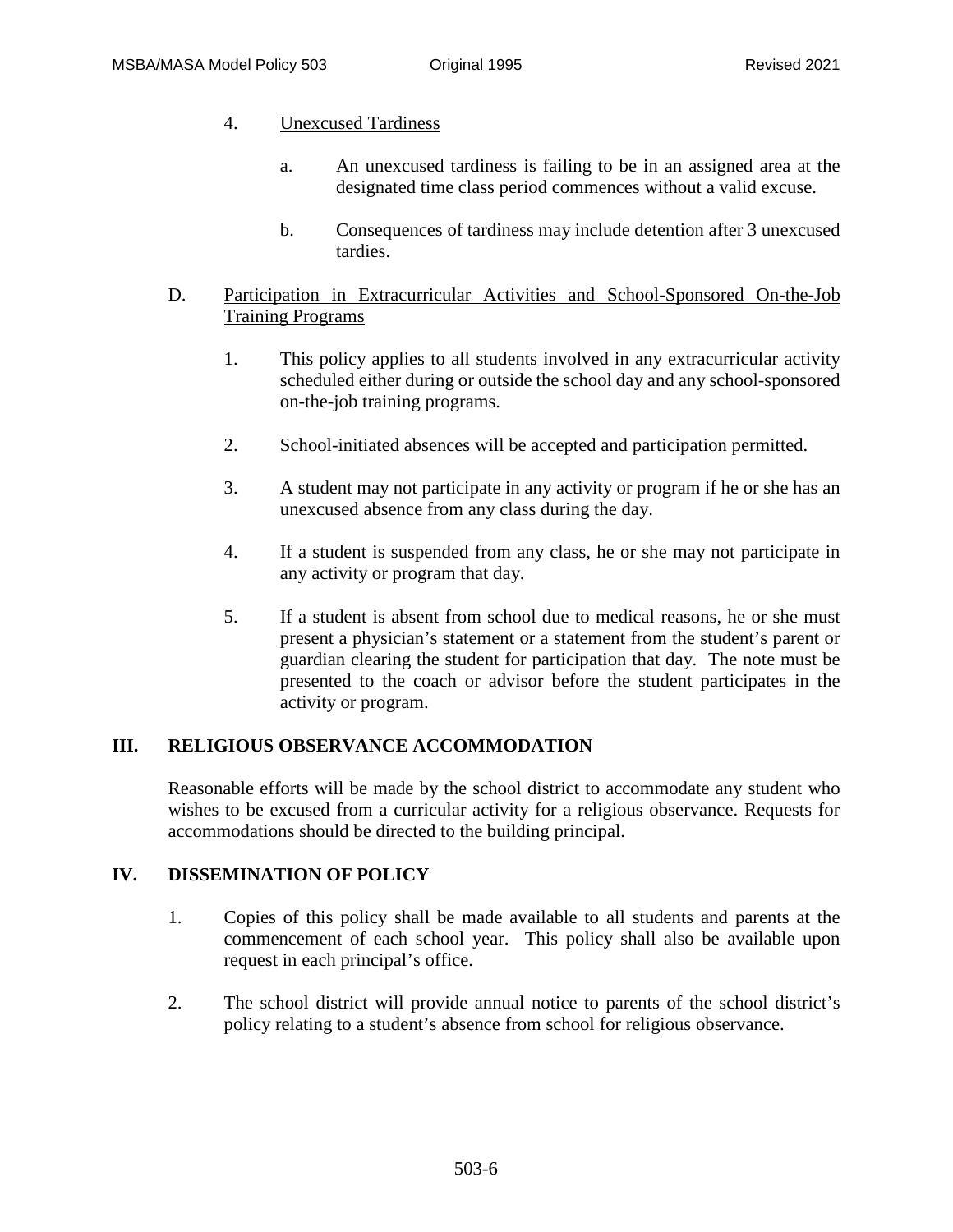## **V. REQUIRED REPORTING**

## A. Continuing Truant

Minnesota Statutes section 260A.02 provides that a continuing truant is a student who is subject to the compulsory instruction requirements of Minnesota Statutes section 120A.22 and is absent from instruction in a school, as defined in Minnesota Statutes section 120A.05, without valid excuse within a single school year for:

- 1. Three days if the child is in elementary school; or
- 2. Three or more class periods on three days if the child is in middle school, junior high school, or high school.

## B. Reporting Responsibility

When a student is initially classified as a continuing truant, Minnesota Statutes section 260A.03 provides that the school attendance officer or other designated school official shall notify the student's parent or legal guardian, by first class mail or other reasonable means, of the following:

- 1. That the child is truant;
- 2. That the parent or guardian should notify the school if there is a valid excuse for the child's absences;
- 3. That the parent or guardian is obligated to compel the attendance of the child at school pursuant to Minnesota Statutes section 120A.22 and parents or guardians who fail to meet this obligation may be subject to prosecution under Minnesota Statutes section 120A.34;
- 4. That this notification serves as the notification required by Minnesota Statutes section 120A.34;
- 5. That alternative educational programs and services may be available in the child's enrolling or resident district;
- 6. That the parent or guardian has the right to meet with appropriate school personnel to discuss solutions to the child's truancy;
- 7. That if the child continues to be truant, the parent and child may be subject to juvenile court proceedings under Minnesota Statutes Chapter 260C;
- 8. That if the child is subject to juvenile court proceedings, the child may be subject to suspension, restriction, or delay of the child's driving privilege pursuant to Minnesota Statutes section 260C.201; and